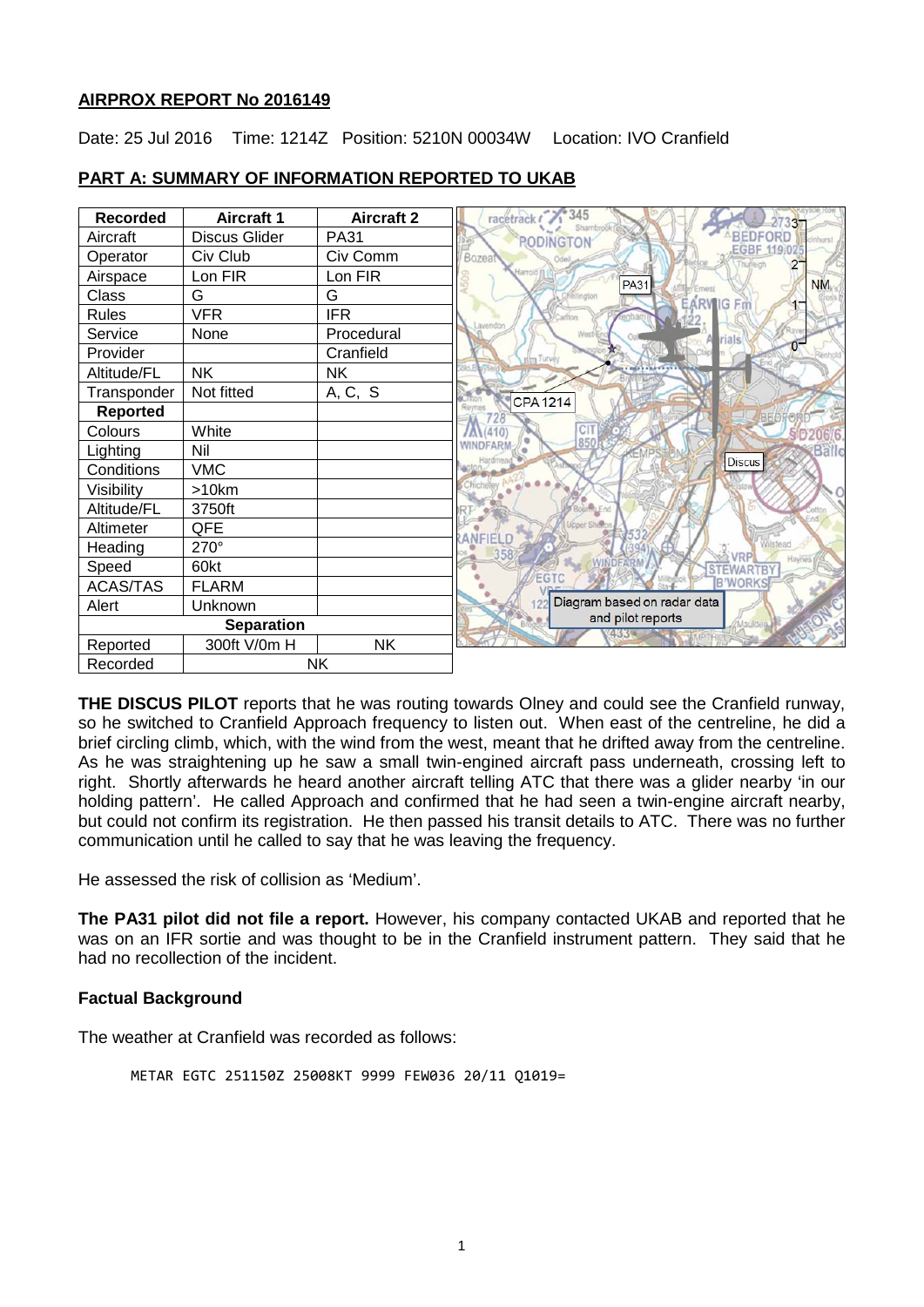## **Analysis and Investigation**

## **CAA ATSI**

The Discus was on a VFR flight and no ATC Service was being provided, although the pilot was listening out on the Cranfield Approach frequency. The PA31 was on an IFR training flight via the 'CIT' non-directional beacon (NDB) (Figure 1). The intentions of the PA31 pilot were to take up the hold at the 'CIT', carry out one NDB hold followed by two instrument approaches (one NDB and one ILS) to RW21 at Cranfield. At the time of the Airprox the PA31 was in receipt of a Procedural Service from Cranfield App and was transponding 7417, a published IFR conspicuity code allocated for use by Cranfield.



Figure 1 - UK AIP AD 2-EGTC-8-3 Instrument Approach Chart

At 1211:15 (Figure 2), the PA31 pilot reported approaching the 'CIT' NDB at altitude 3500ft and requested to join the hold. The Cranfield App controller instructed the PA31 to maintain altitude 3500ft and to report taking up the hold. A Procedural Service was then agreed and the PA31 was instructed to squawk 7417. [UKAB Note: Cranfield have no radar and so the controller would not be aware of any traffic not in contact with him, the radar screen shots below were not available to the Cranfield controller].



Figure 2 – Swanwick MRT at 1211:15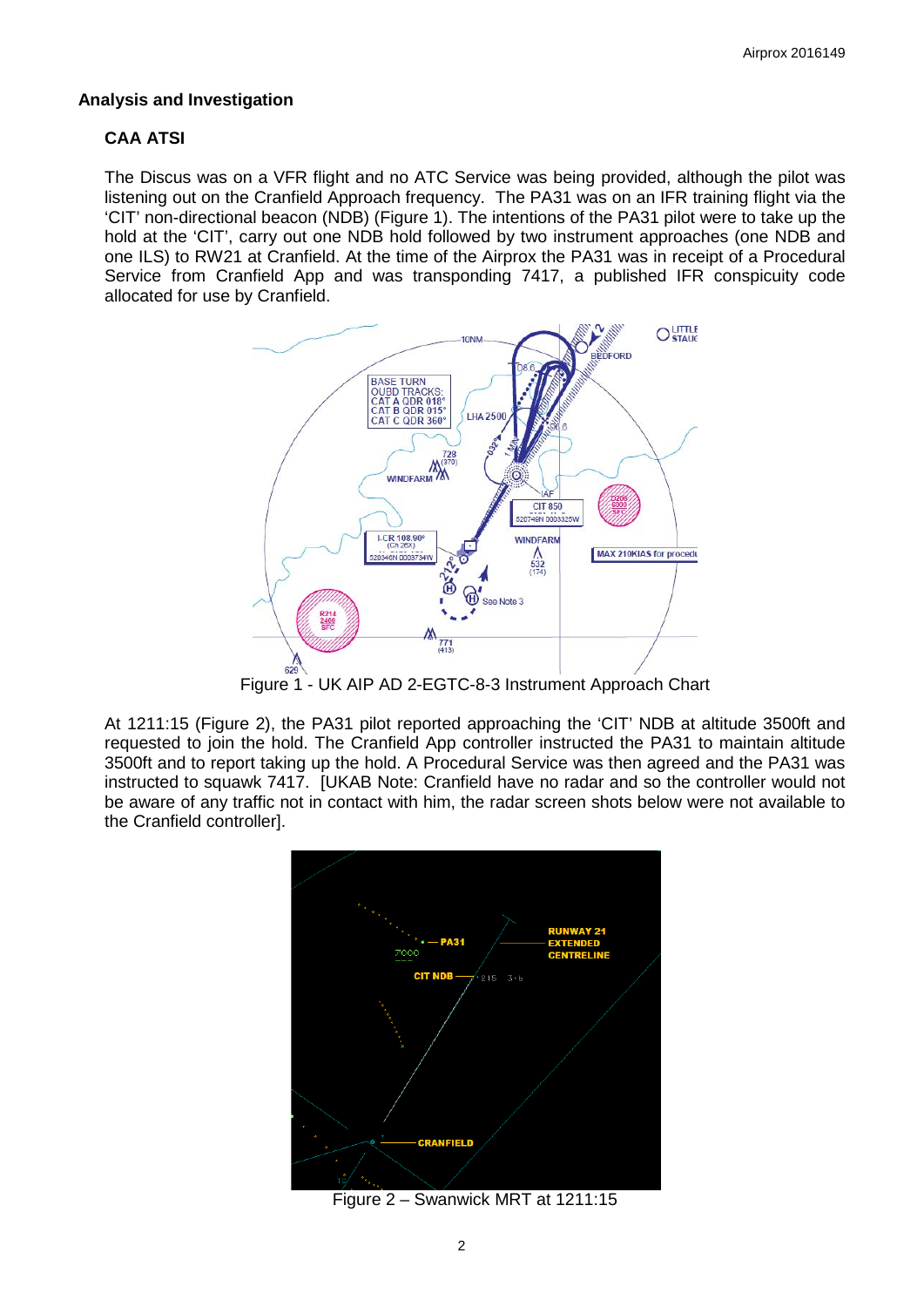At 1212:36, the PA31 pilot reported that there was a glider operating within the confines of the 'CIT' hold, he then described the glider as being just above 3500ft and heading north-west. At 1214:14 (Figure 3), using the area radar recordings, an unidentified primary return was observed 0.3nm to the south south-west of the PA31 tracking approximately west.



Figure 3 - Swanwick MRT at 1214:14 Figure 4 - Swanwick MRT at 1214:20

At 1214:20 (Figure 4), the PA31 pilot again reported the presence of a glider within the confines of the 'CIT' hold and asked the controller where the glider might be from. The Cranfield App controller then explained that given the prevailing weather conditions the glider could be from almost anywhere. The PA31 pilot then expressed concern about the glider operating in the vicinity of a published NDB hold.

At 1214:34 (Figure 5), the Discus contacted Cranfield App and reported his position as being north-west of Cranfield at altitude 3500ft, he also described that he was circling from time to time. The Cranfield App controller asked the Discus pilot whether he was in the vicinity of the 'CIT' NDB. The Discus pilot did not confirm this; however, he reported having seen a twin-engine aircraft pass behind him two minutes previously. The Cranfield App controller then went on to explain that the 'CIT' was the primary hold for the instrument approach procedure at Cranfield. The Discus pilot reported that he was tracking towards Olney. At no time did the he request an ATC service from Cranfield App.



Figure 5 - Swanwick MRT at 1214:34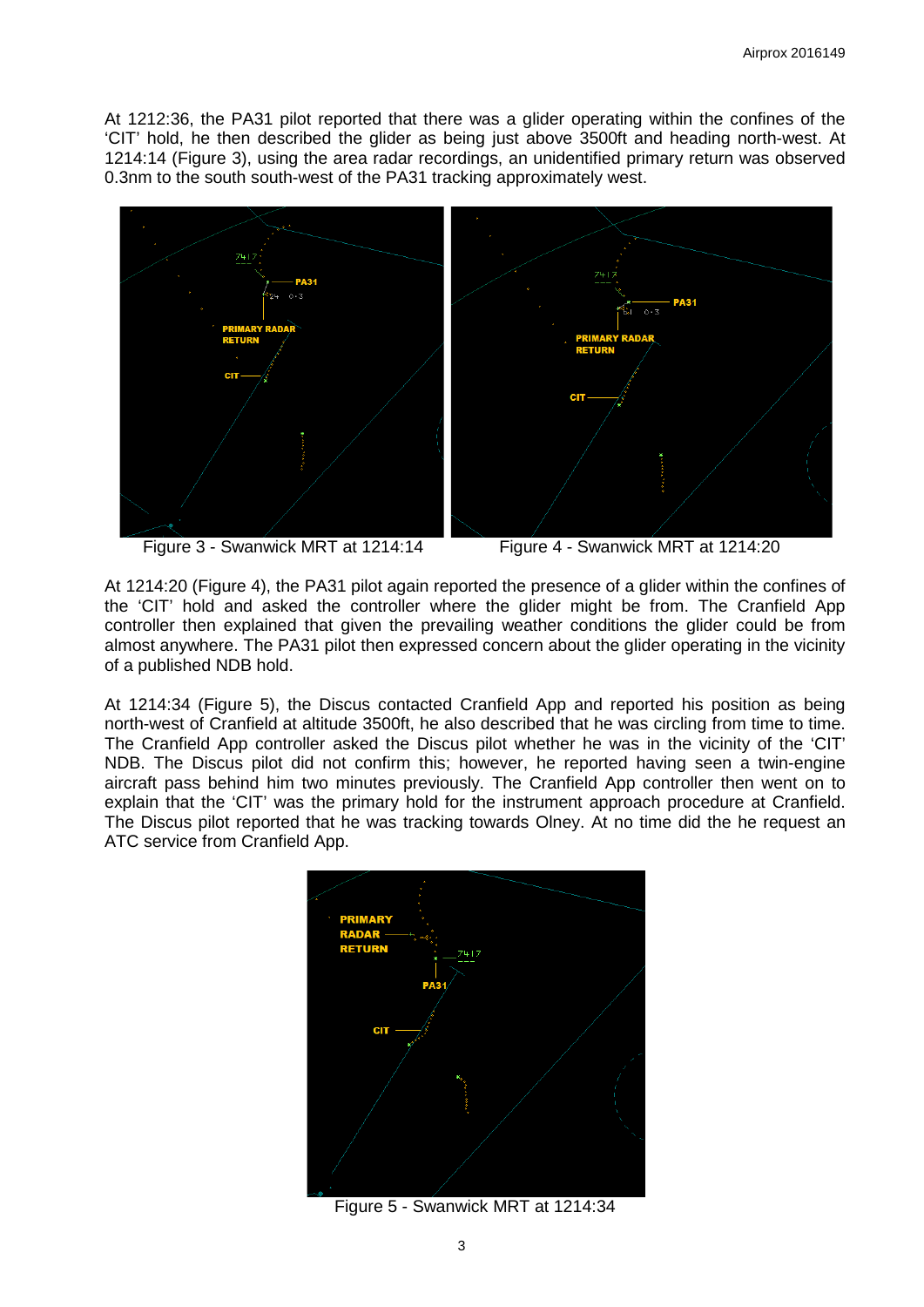Using the area surveillance recordings, it was possible to identify the PA31 using Mode S. The Discus could not be positively identified; however, an intermittent primary radar return was observed in the vicinity of the 'CIT' coincident to the Discus pilot contacting Cranfield App. Due to the intermittent nature of the unidentified radar contact it was not possible to calculate CPA. However, the geometry of the Airprox together with the Discus pilot's sighting report and subsequent written report is broadly consistent with the recorded radar data. Despite the PA31 pilot expressing concern over the R/T regarding the proximity of a glider prior to him entering the 'CIT' hold, the PA31 pilot did not file an Airprox report.

At the time of the Airprox, the Cranfield Approach controller was providing a combined Aerodrome and Approach Control service without the aid of surveillance information in Class G (uncontrolled) airspace. The PA31 was in receipt of a Procedural Service. CAP774, UK Flight Information Services, Chapter 5, Paragraph 5.1 states that:

'A Procedural Service is an ATS where, in addition to the provisions of a Basic Service, the controller provides restrictions, instructions, and approach clearances, which if complied with, shall achieve deconfliction minima against other aircraft participating in the Procedural Service. Neither traffic information nor deconfliction advice can be passed with respect to unknown traffic'.

#### **UKAB Secretariat**

The Discuss and PA31 pilots shared an equal responsibility for collision avoidance and not to operate in such proximity to other aircraft as to create a collision hazard<sup>[1](#page-3-0)</sup>. If the incident geometry is considered as converging then the PA31 pilot was required to give way to the glider<sup>[2](#page-3-1)</sup>.

#### **Comments**

#### **BGA**

It's good to see that the Discus pilot was listening out and contacted Cranfield when the confliction became apparent. Instrument holds in Class G airspace are not always obvious to VFR pilots, given that they are not marked on VFR charts.

#### **Summary**

An Airprox was reported when a Discus glider and a PA31 flew into proximity at 1210 on Monday 25<sup>th</sup> July 2016. The Discus glider pilot was operating under VFR in VMC, without an ATS. The PA31 pilot was IFR, and operating in the Cranfield instrument pattern, although his flight conditions were not known because he did not file a report.

### **PART B: SUMMARY OF THE BOARD'S DISCUSSIONS**

Information available consisted of a report from the Discus pilot, transcripts of the relevant RT frequencies, radar photographs/video recordings, and reports from the appropriate ATC and operating authorities.

The Board first looked at the actions of the Discus pilot. He was flying in the vicinity of Cranfield and, commendably, was listening out on their frequency. Although he was entitled to operate in that location in Class G airspace, and acknowledging that he may not have had an RT licence, members wondered why he hadn't given at least an information call to ATC to let them know where he was. They also wondered if he might have heard the PA31 pilot also on frequency, and could have assimilated that it was nearby in the Cranfield IFR hold had he known where that hold was. In his defence, the Board thought that because he was flying at and around the cloud base of 3600ft, he

l

<span id="page-3-0"></span><sup>1</sup> SERA.3205 Proximity.

<span id="page-3-1"></span><sup>2</sup> SERA.3210 Right-of-way (c)(2) Converging.